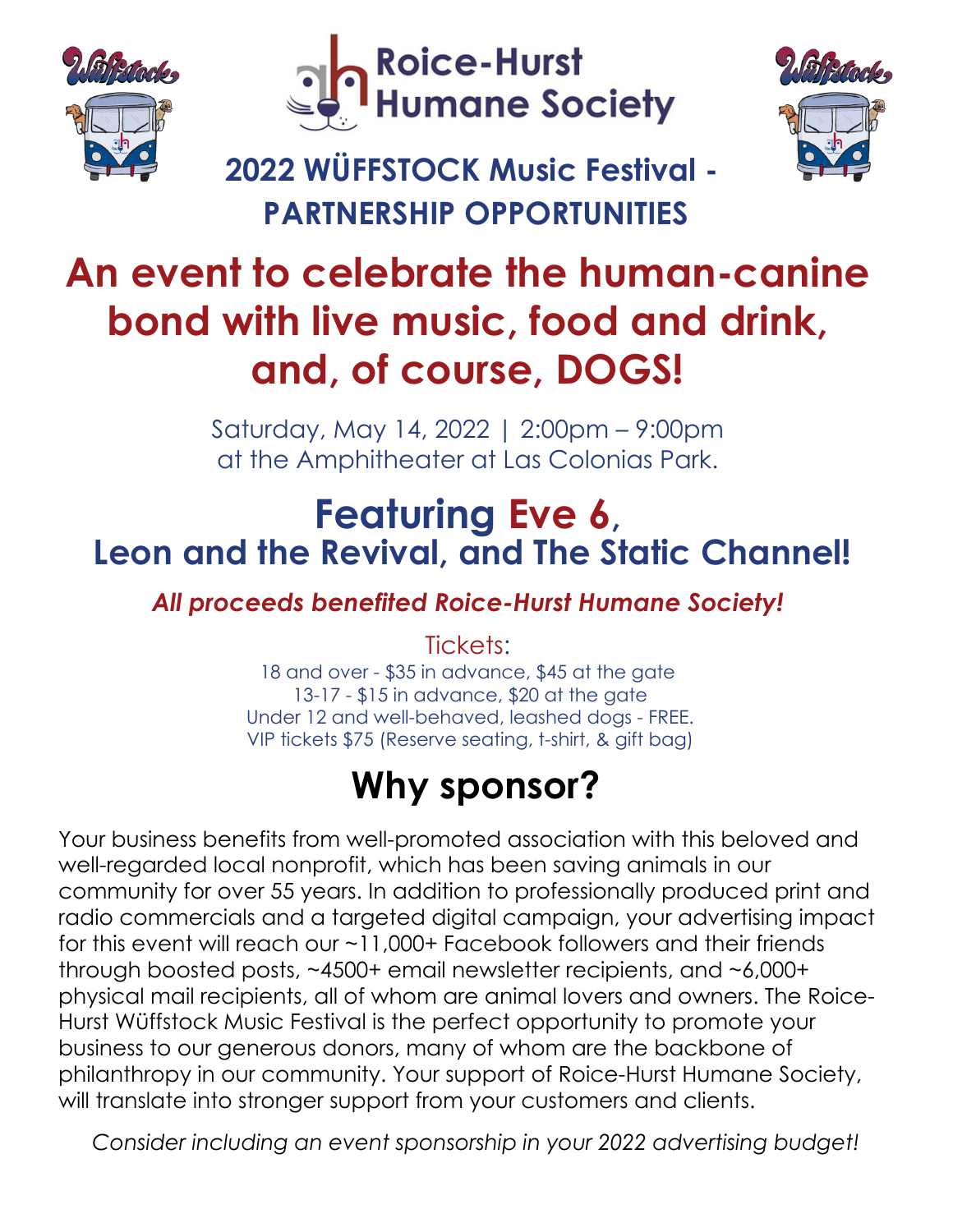





### *\$10,000 – THE BEAGLES*

### **TITLE SPONSOR (I.E. "WÜFFSTOCK PRESENTED BY YOUR DOG-LOVING COMPANY")**

- **Market exclusivity (EXCEPT VENDOR BOOTHS)**
- **E** Logo prominently displayed on all advertising, including t-shirts.
- ■12 VIP tickets
- $\mathbb{F}$  Booth space at event (10' X 10' OR 10' X 20')
- Banner prominently displayed at event
- Acknowledged live on stage and in any live media broadcasts (including social media)
- Social media integration through RHHS Facebook, Twitter, and Instagram accounts (including paid/boosted ads)

### **\$5,000 – GRATEFUL DAWGS**

- **MARKET EXCLUSIVITY (EXCEPT VENDOR BOOTHS)**
- Logo prominently displayed on all advertising, including t-shirts.
- **6** VIP tickets
- Booth space at event (10' X 10' OR 10' X 20')
- Banner prominently displayed at event
- Acknowledged live on stage and in any live media broadcasts (including social media)
- Social media integration through RHHS Facebook, Twitter, and Instagram accounts (including paid/boosted ads)

### **\$2,500 – HENDRIX HOUND**

- **Market Exclusivity (EXCEPT VENDOR BOOTHS)**
- Logo displayed on all advertising, including VIP T-Shirts
- **6** 6 Event Tickets
- Booth space at event  $(10'$  X 10' OR 10' X 20')
- **B** Banner prominently displayed at event
- Acknowledged live on stage and in any live media broadcasts (including social media)
- Social media integration vis RHHS Facebook, Twitter and Instagram accounts (Including all paid / boosted ads)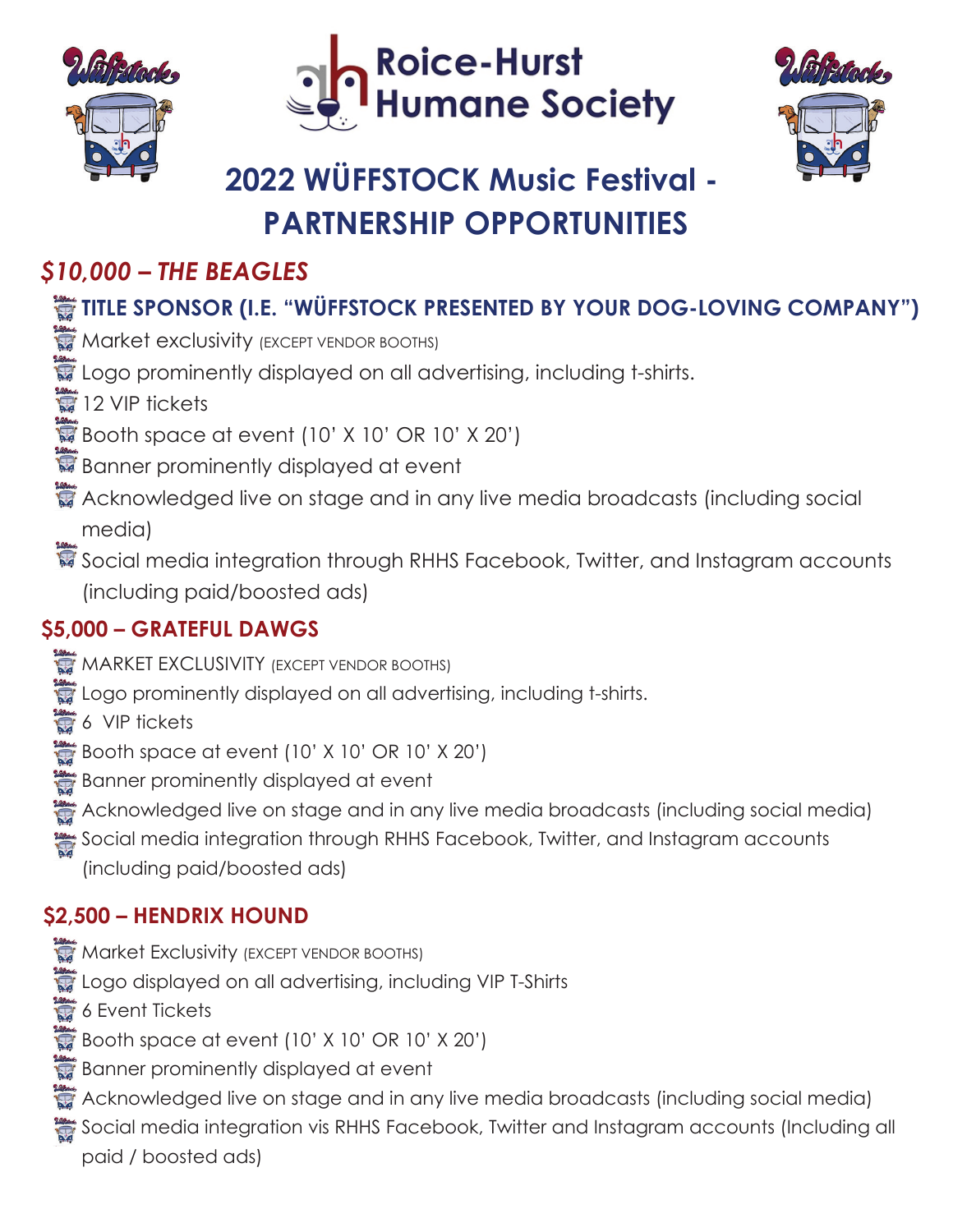





#### **\$1,000 – JOE COCKER SPANIEL**

Logo displayed on all advertising, including VIP T-Shirts

**4 Event Tickets** 

Booth space at event  $(10'$  X 10' OR 10' X 20')

- Acknowledged live on stage and in any live media broadcasts (including social media)
- Social media integration vis RHHS Facebook, Twitter and Instagram accounts (Including all paid / boosted ads)

#### **\$500 – SANTANA SHIH TSU**

4 EVENT TICKETS

 $\bullet$  BOOTH SPACE AT EVENT (10' X 10' OR 10' X 20')

- ACKNOWLEDGED LIVE ON STAGE AND IN ANY LIVE MEDIA BROADCASTS (INCLUDING SOCIAL MEDIA)
- SOCIAL MEDIA INTEGRATION VIS RHHS FACEBOOK, TWITTER AND INSTAGRAM ACCOUNTS (INCLUDING ALL PAID / BOOSTED ADS)

#### **VENDOR BOOTH**

Booth space at event -  $10'$  X 10' - \$150  $10'$  X 20' - \$200

#### **FOR MORE INFORMATION PLEASE CONTACT**

SANDY HIGGINS - 970-434-7337 EXT. 104 OR sandy@rhhumanesociety.org